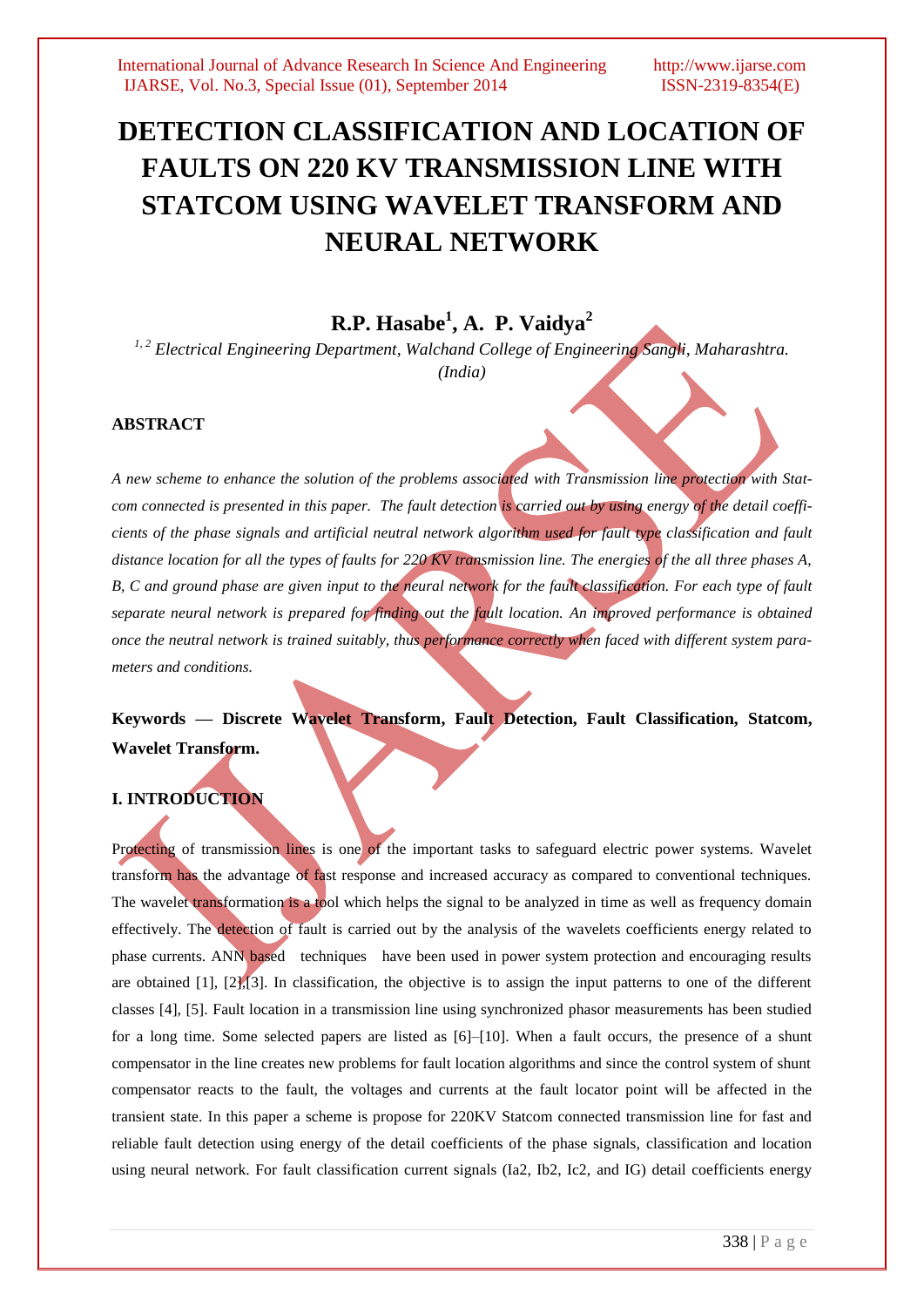values are given as input to the neural network. For each type of fault location separate neural network with different combination of input signals are prepared. In each of these cases, the current, voltage and ground phase current signals detail coefficients energies values of only phase involving in the fault signals are given as input to the neural network. For fault location of line with Statcom, impedance of line up to the fault point is calculated and as per value of line impedance fault is located. The MATLAB 7.10 version is used to generate the fault signals and verify the correctness of the algorithm. The proposed scheme is insensitive to variation of different parameters such as fault type, fault resistance etc.

#### **II. DISCRETE WAVELET TRANSFORM**

Discrete Wavelet Transform is found to be useful in analyzing transient phenomenon such as that associated with faults on the transmission lines. The fault signals are generally non stationary signals, any change may spread all over the frequency axis. The wavelet transform technique is well suited to wide band signals that may not be periodic and may contain both sinusoidal and non-sinusoidal components. Multi-Resolution Analysis (MRA) is one of the tools of Discrete Wavelet Transform (D.W.T), which decomposes original, typically nonstationary signal into low frequency signals called approximations and high frequency signals called details, with different levels or scales of resolution. The use of detail coefficients for fault detection is discussed in this paper. Detail coefficients contain information about the fault, which is required for fault detection.



**Fig.1. Wavelet Filter Bank**

The signal of desired frequency component can be obtained from repetitive decompositions as shown by Fig.1. The mother wavelet determines the filters used to analyze signals. In this paper Db4 (Daubechies 4) wavelet was chosen because of its success in detecting faults [4], [5].

# **III. ARTIFICIAL NEURAL NETWORK**

Artificial Neural Networks simulate the natural systems behavior by means of the interconnection of basic processing units called neurons. ANNs have a high degree of robustness and ability to learn [8]. Once the network is trained, it is able to properly resolve the different situations that are different from those presented in the learning process. The multilayered feed forward network has the ability of handling complex and nonlinear input-output relationship with hidden layers. In this method, errors are propagated backwards; the idea of backpropagation algorithm is to reduce errors until the ANN learns the training data [13] [14]. The multilayered feed forward network has been chosen to process the prepared input data obtained from the W.T.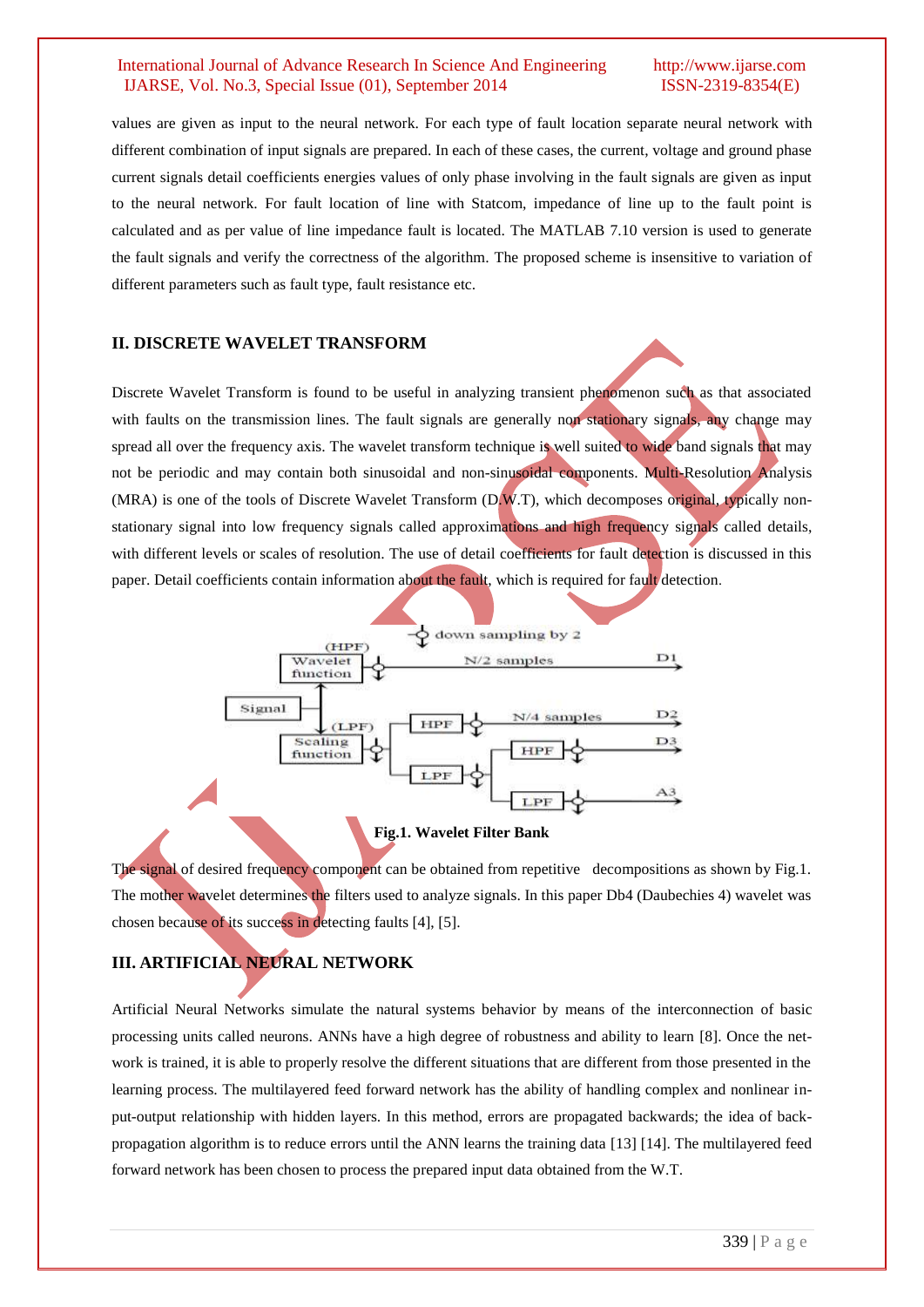#### **VI. Transmission Line Model**

In Fig.2, model of 220kv, 90 km transmission line from A to B is chosen. Generator of 500MW is connected at one end and loads are connected at 220kv.



#### **Fig.2. Transmission Line Single Line Mode**

Various faults are simulated on that line by varying various parameters. Ratings of power system model are shown in Table I. As shown in Fig.2 a transmission line model is prepared in MATLAB7.10. The transmission line positive and zero sequence parameters are R1=0.10809 $\Omega$ /km, R0=0.2188 $\Omega$ /km, L1=0.00092H/km, L0=0.0032H/km, C1=1.25\*10<sup>-8</sup> f/km,0=7.85\*10<sup>-9</sup> f/km. The distributed parameter model of transmission line is considered for analysis. The current signals are sampled at sampling frequency of 20 kHz.



#### **Table I. Model Parameter**

#### **V. DESIGN OF FAULT DETECTION, CLASSIFICATION AND LOCATION**

The design process of proposed fault detection, classification and location approach is as above. Combination of different fault conditions are to be considered and training patterns are required to be generated by simulating different kinds of faults on the power system. The fault resistance, fault location, and fault type are changed to generate different training patterns.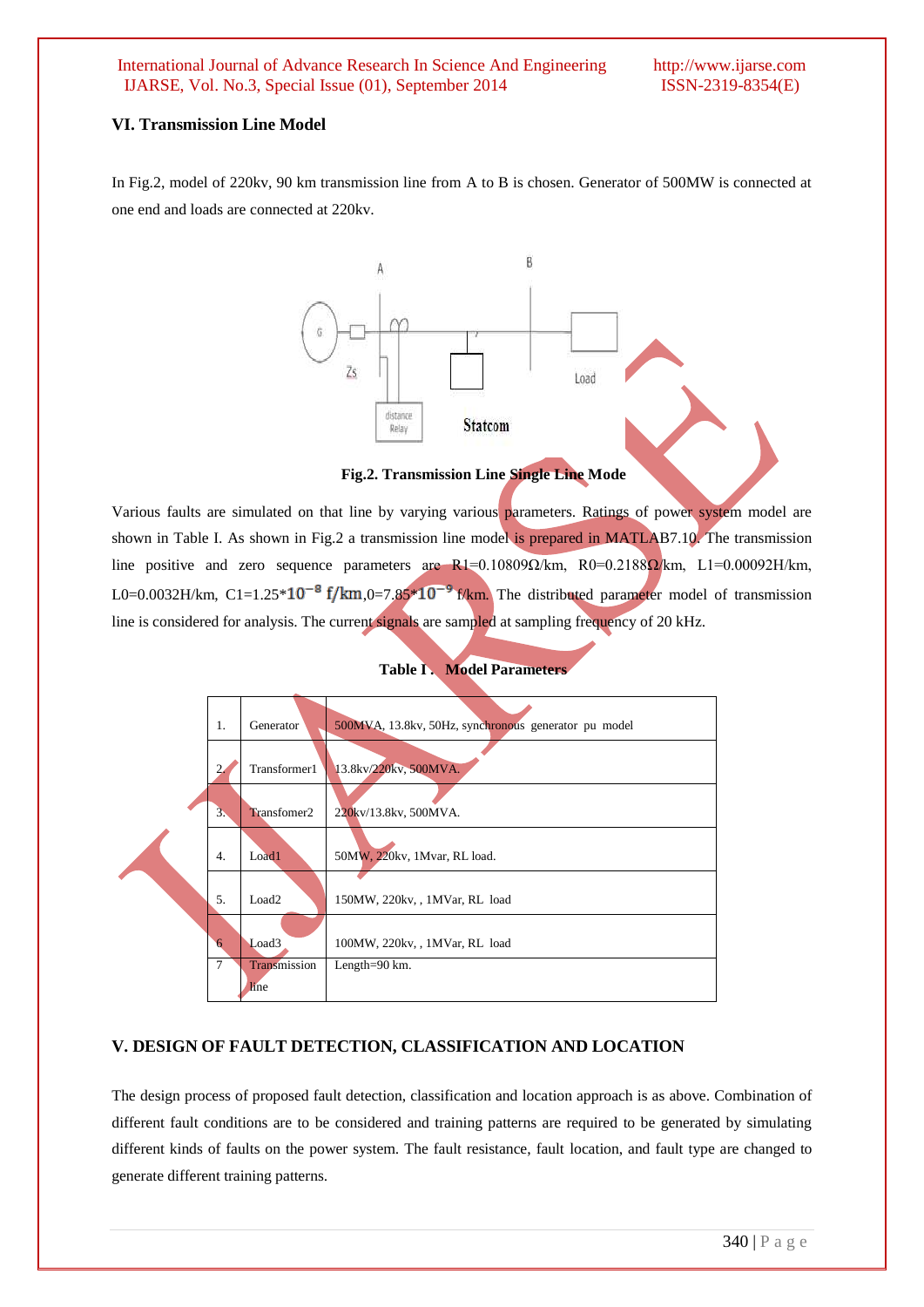

**Fig.3. Process Of Fault Detection, Classification And Location.**

### **VI. FAULT DETECTION**

The signals taken from the scope are filtered, sampled at 20 kHz sampling frequency. Then DWT is applied up to level 5, and detail coefficients and approximate coefficients are calculated and detail coefficients energy is calculated. Then, we come to know that detail level 5 contains highest amount of energy than the level 4 [11], [12]. A moving data window of one cycle (400 samples) is taken and decomposition is done and energy of the details coefficients at level 5 is obtained for each data window. As the fault signals contain the high amount of harmonic components, the energy of the signal increases at the occurrence of fault as shown in Fig.4 Here, for detecting the fault, difference of energies between two adjacent windows has been considered. The energy of detail coefficients for a  $k^{th}$  window is given by equation (1).



Where, k=window number, l=level of the DWT, N=length of Detail coefficients at level l. For accurately detecting the presence of faults, the difference between the two consecutive energies of the moving windows is calculated by (2) and shown in Fig.5.

$$
F. D(k) = F. D(k-1) + [E_d(k) - E_d(k-400)] \quad (2)
$$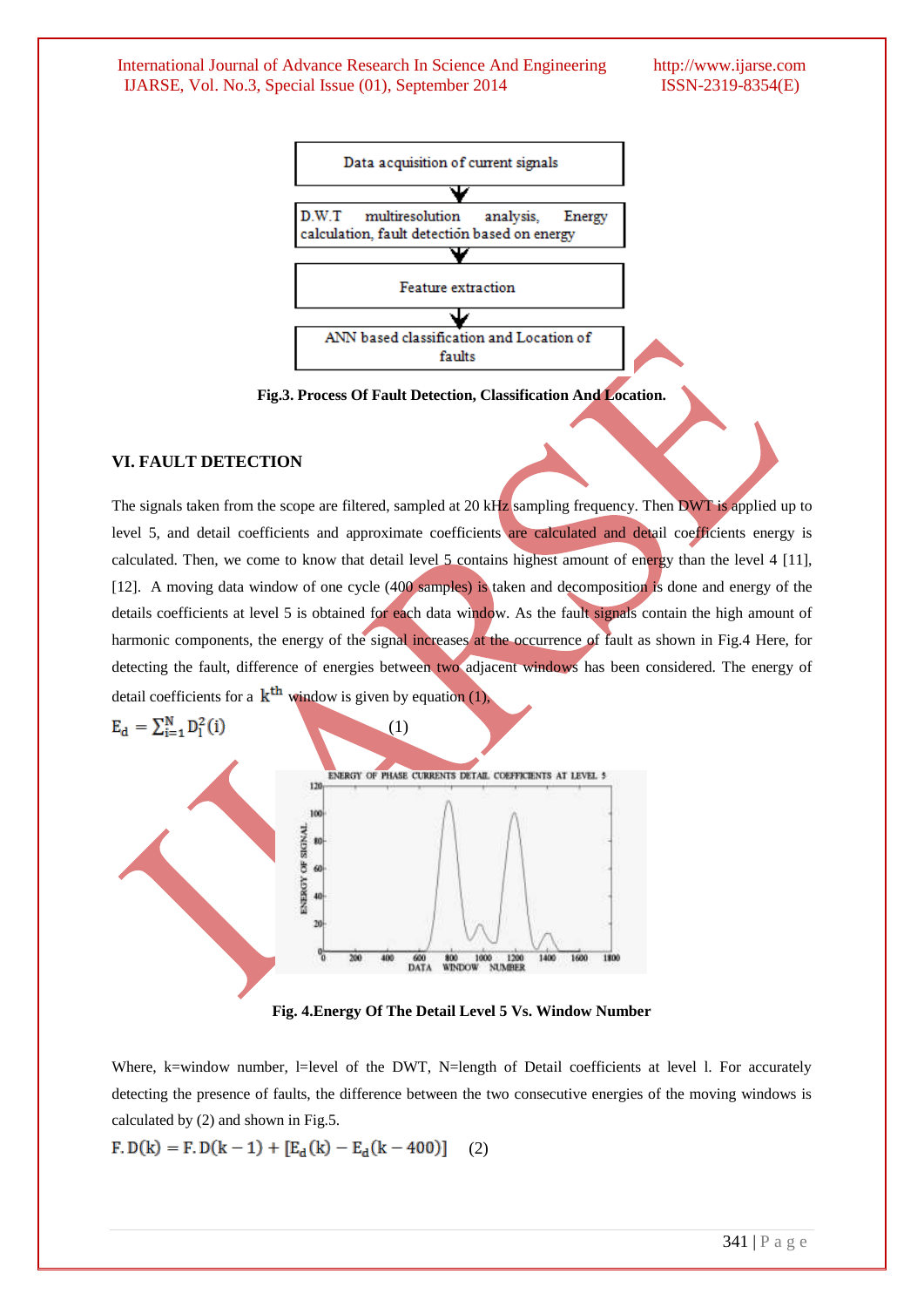In this sampling frequency of 20 kHz gives 400 samples for each cycle of 20ms. Here, moving window slides taking only1 new sample at each move and keeping 399 previous samples. So one cycle corresponds to nearly 400 data samples.



**Fig. 5.F.D Index For Single Line To Ground Fault Vs. Window Number**

The fault is present on R-phase and ground (G) for the present case. Red colour shows the R phase, green colour shows the ground (G) phase, black colour represents the Y phase and blue colour shows the B phase. The Fault Detection value is compared with threshold value for consecutive 10 data windows, and then decision is made whether fault is permanent or temporary. By using these Fault Detection values the faults can be accurately detected [7].



**Fig. 6. Flow Chart Of Proposed Algorithm.**

Fig. 6 Shows The Flow Chart Of Algorithm Of The Distance Relay For The Proposed Scheme. The Voltage And Current Phasors Are Estimated Using Discrete Wavelet Transform (DWT) At The Relaying Bus And At The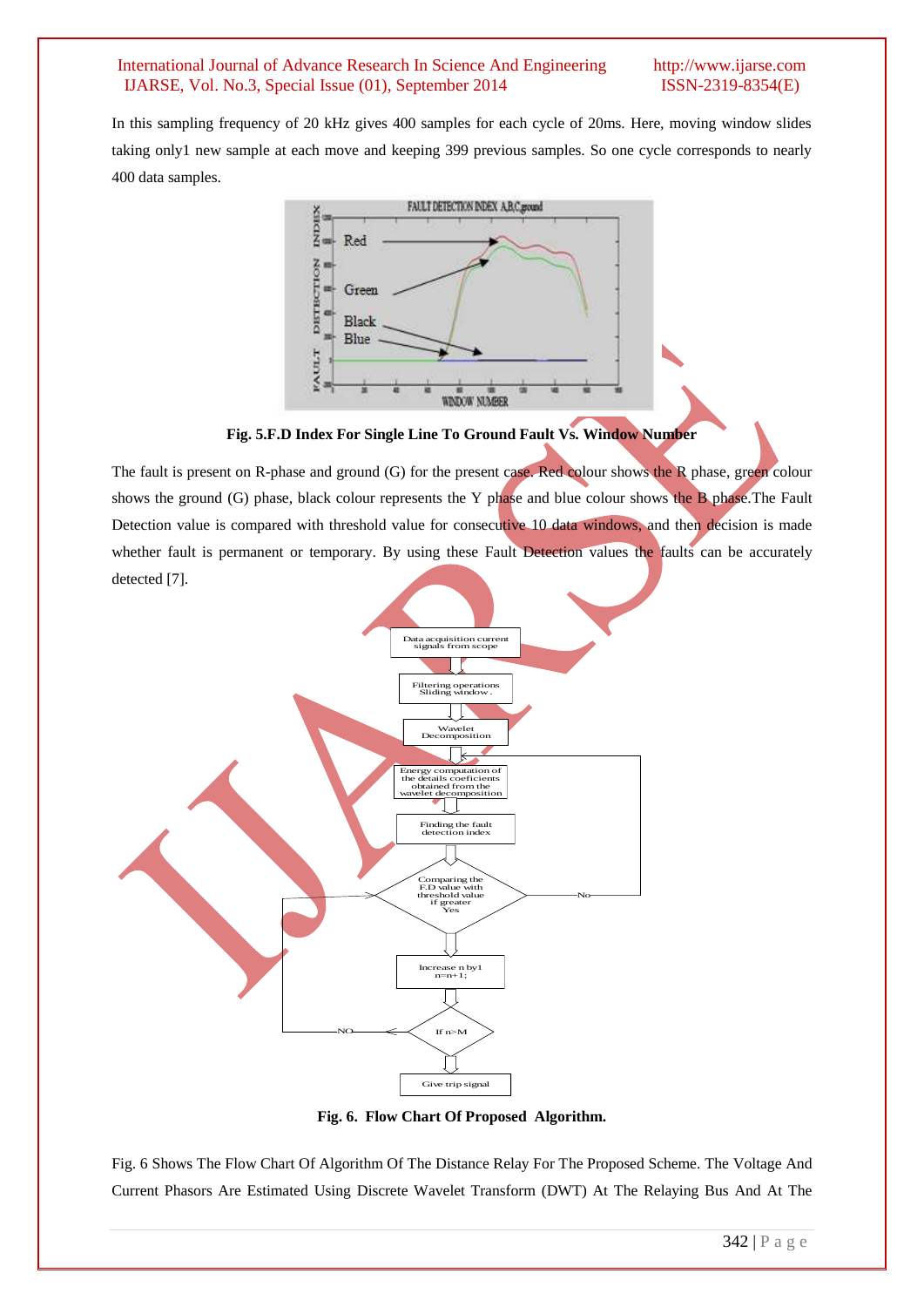Terminal Of The Compensator. The Estimated Voltage And Current Phasors Of The Compensated Terminal Is Communicated At The Relaying Bus Using Fast Data Communication Link Like Fiber Optics, Etc. The Apparent Impedance Zappnew Is Then Calculated And Compared With The Relay Setting Zset For The Zones Of Protection Of The Transmission Line. If The Measured Impedance Is Less Than Or Equal To The Zset Value Then The Uncompensated Line Algorithm Is Running While Measured Impedance Is Greater Than Set Value Then Compensated Line Algorithm Is Running .

### **VII. NEURAL NETWORK BASED FAULT CLASSIFICATION**

All different faults are simulated for different conditions and training patterns are generated from the energy values of the detail coefficients. The 4 input neurons and 4 output neurons are selected. Feed forward multilayer back propagation neural network is selected. The average values of energies of current signals, half cycle after the occurrence of fault are given as input to the neural network, along with the three lines energies, zero sequence current energy is also given as fourth input to the neural network. Three outputs show the statuses of the three phases, if fault is present it is shown by the presence of "1", otherwise with presence of "0". Similarly fourth output indicates the ground fault. If ground is involved in the fault will be indicated by the presence of "1", otherwise it is presented by "0". Generation of different training patterns is done as shown in Table II.



For training neural network different fault conditions are simulated, features are extracted and network is trained. At 7 different locations on the transmission line fault is created, at 20, 30, 40, 50, 60, 70, 80% of the transmission line length from the sending end, 4 different values of fault resistances can be used and total 10 different faults are created, and this gives 7\*4\*10=280 cases for training neural network.

The different training algorithms are presented to train the neural network; they use the gradient of the performance function to determine how to adjust the weights to minimize a performance function. The gradient is determined using back propagation technique, which involves performing computations backwards through the network. A variation of back propagation algorithm called Levenberg-Marquardt (LM) algorithm was used for neural network training, since it is one of the fastest methods for training moderate-sized feed forward neural networks [15].

LM algorithm to weight update is given by (3),

$$
X_{k+1} = X_k - [J^T J + \mu I]^{-1} * J^T * e
$$
 (3)

Where J is Jacobean matrix that contains first derivatives of the network error with respect to the weights and biases, e is a vector of network errors.  $J^T J$  is an approximation of the Hessian Matrix,  $J^T e$  is the gradient and  $\mu$  is the scalar affecting performance function. LM algorithm based method for training neural network is much faster than the other methods. Fig.7 shows the Multilayered Feed forward Neural Network (M.F.N.N.)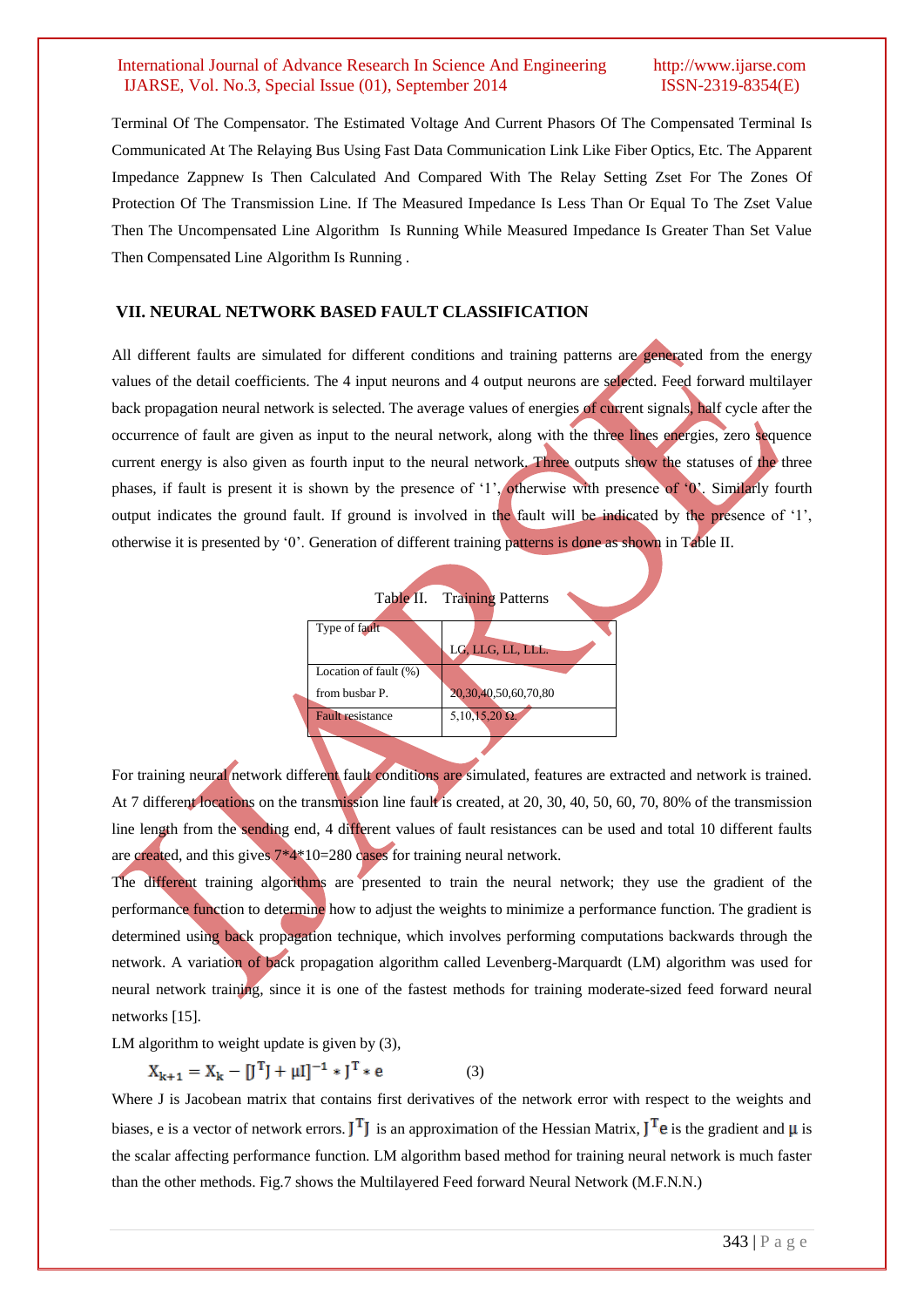**Fig.7. Multilayer Feed Forward Network For Fault Classification**



**Fig.8. 4-22-22-4 'Tansig', 'Logsig', 'Purelin' Configuration.**

Network with 2 hidden layers worked out to be better than the 1 hidden layer network.4-22-22-4 configuration give better results than the 4-22-4, 4-10-4 configurations. Activation functions used for the hidden layers I, II and output layer are 'tansig', 'logsig' and 'purelin' respectively. The Fig.8 shows the neural network.



The data used for training data division is done randomly; training function used is LM algorithm. Performance function used is Mean least square error method. The performance goal chosen is  $10^{-6}$ . Fig.9 shows the performance curve.

#### **VIII. TEST RESULTS**

A validation data set consisting of different fault types was generated using the transmission line model shown in Fig.2. The validation test patterns were different than they were used for the training of the neural network .For different faults on the model system, fault type; fault location and fault resistance values are changed to investigate the effects of these factors on the performance of the proposed algorithm. Test results are as shown in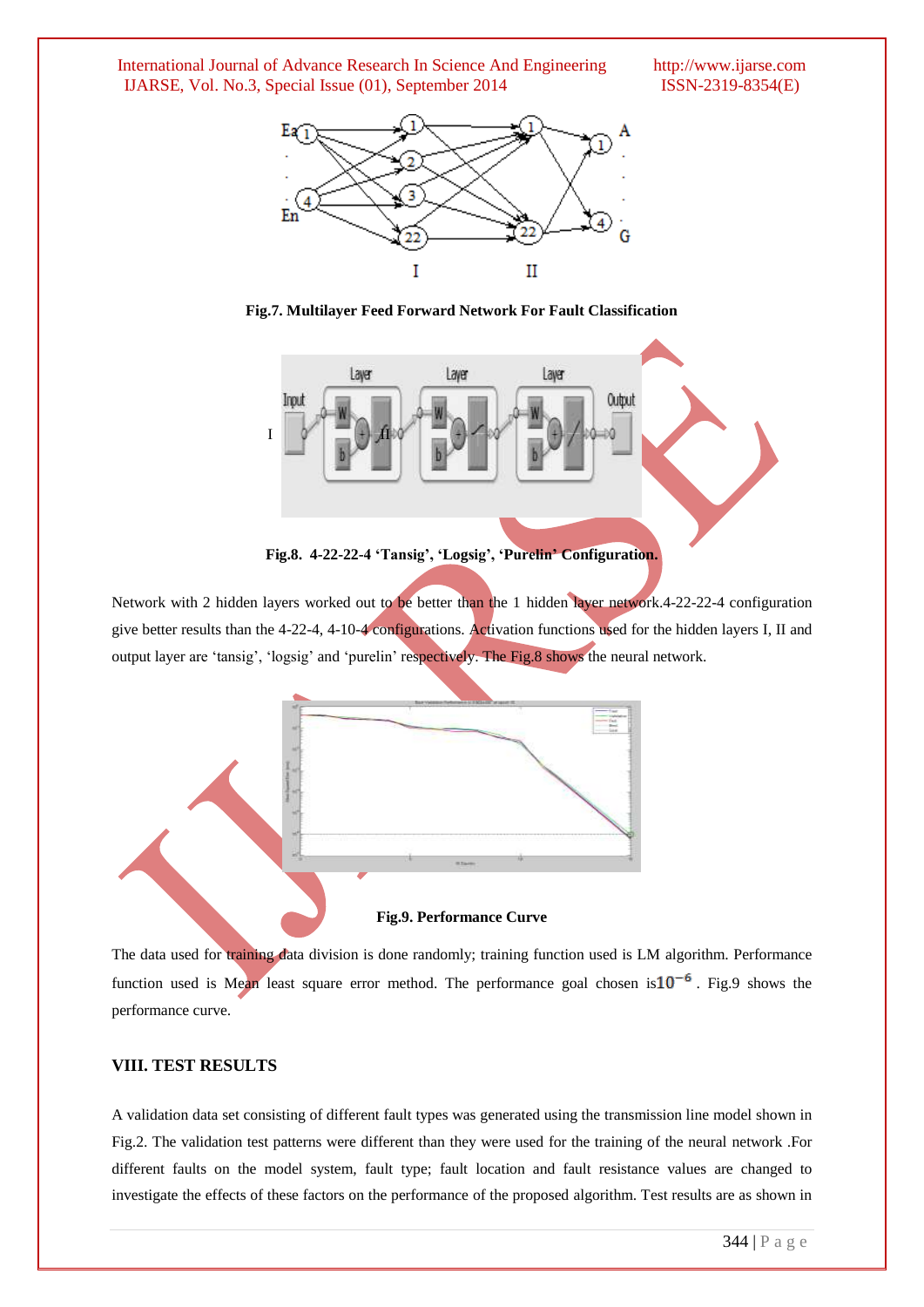Table III. These results show the accuracy of neural network for varying fault location values and varying fault resistance value.

The output layer activation function used is "Purelin", because of its success in the classification of faults correctly. The tansig and logsig transfer functions did not show a good classification capability. The output layer transfer function is fixed at "Purelin" and the hidden layer transfer function was changed.

If the transfer functions of the hidden layers I and II are chosen as 1) Tansig-Tansig. 2) Logsig-Logsig. 3)

Tansig-Logsig, the Table IV test result shows that the accuracy obtained with the Tansig-Logsig type of neural network is more and it is having good generalization capability. The classification results for almost all types of faults are satisfactory.

| Fault      | Fault    | Fault          | Output of neurons            |                     |                            |       |  |
|------------|----------|----------------|------------------------------|---------------------|----------------------------|-------|--|
| type       | location | resist         | A                            | B                   | $\mathbf C$                | G     |  |
|            | from     | ance           |                              |                     |                            |       |  |
|            | $P(\% )$ | $\Omega$ .     |                              |                     |                            |       |  |
| AG         | 30%      | 10             | 1.0001                       | $2*10^{\sim}3$      | $4*10^{\textstyle\wedge}3$ | 1.00  |  |
| <b>BCG</b> | 50%      | 15             | $\Omega$                     | 1.00                | 0.9989                     | 1.00  |  |
| CAG        | 50%      | 10             | $\mathbf{1}$                 | $\Omega$            | 1.00                       | 0.998 |  |
| CG         | 50%      | 10             | $1*10^{\textstyle\wedge} -3$ | 0.000               | 1.00                       | 1.00  |  |
| <b>ABC</b> | 30%      | 10             | 1.00                         | $\sqrt{1.00}$       | 0.999                      | 0.00  |  |
| <b>ACG</b> | 70%      | 5              | 0.9996                       | $-3*10^{\circ} - 4$ | 0.997                      | 1.000 |  |
| AB         | 70%      | 5 <sub>1</sub> | 1.018                        | 1.0847              | 0.1587                     | 0.052 |  |

**Table III. Testing Results**

**Table IV. Comparison Of Transfer Functions**

| Transfer Functions for hidden layers. | Tansig-tansig. | Logsig-logsig. | Tansig-logsig.          |
|---------------------------------------|----------------|----------------|-------------------------|
| No. neurons in hidden layers.         |                |                |                         |
|                                       | $22 - 22$      | $22 - 22$      | $22 - 22$               |
| Performance error of test results     | $2.9*10(-7)$   | $5.5*10(-7)$   | $5.39*10^{\circ}$ (-8). |

# **IX. ANN BASED FAULT DISTANCE LOCATOR**

In this paper single line to Ground fault locator explains in detail.

Single Line to Ground Faults Locator

# **9.1. Selecting The Right Architecture**

The network inputs chosen here are the magnitudes of the detail coefficients energies fundamental components (50 Hz) of phase voltages and currents measured at the relay location. As the basic task of fault location is to determine the distance to the fault, the distance to the fault, in km with regard to the total length of the line, should be the only output provided by the fault location network. Thus the input and the output for the fault location network are:

Input = different combinations of  $\Box$  Va2, Vb2, Vc2, Ia2, Ib2, Ic2 and IG as per faults. (1) Output Lf = Fault distance in KM. (2)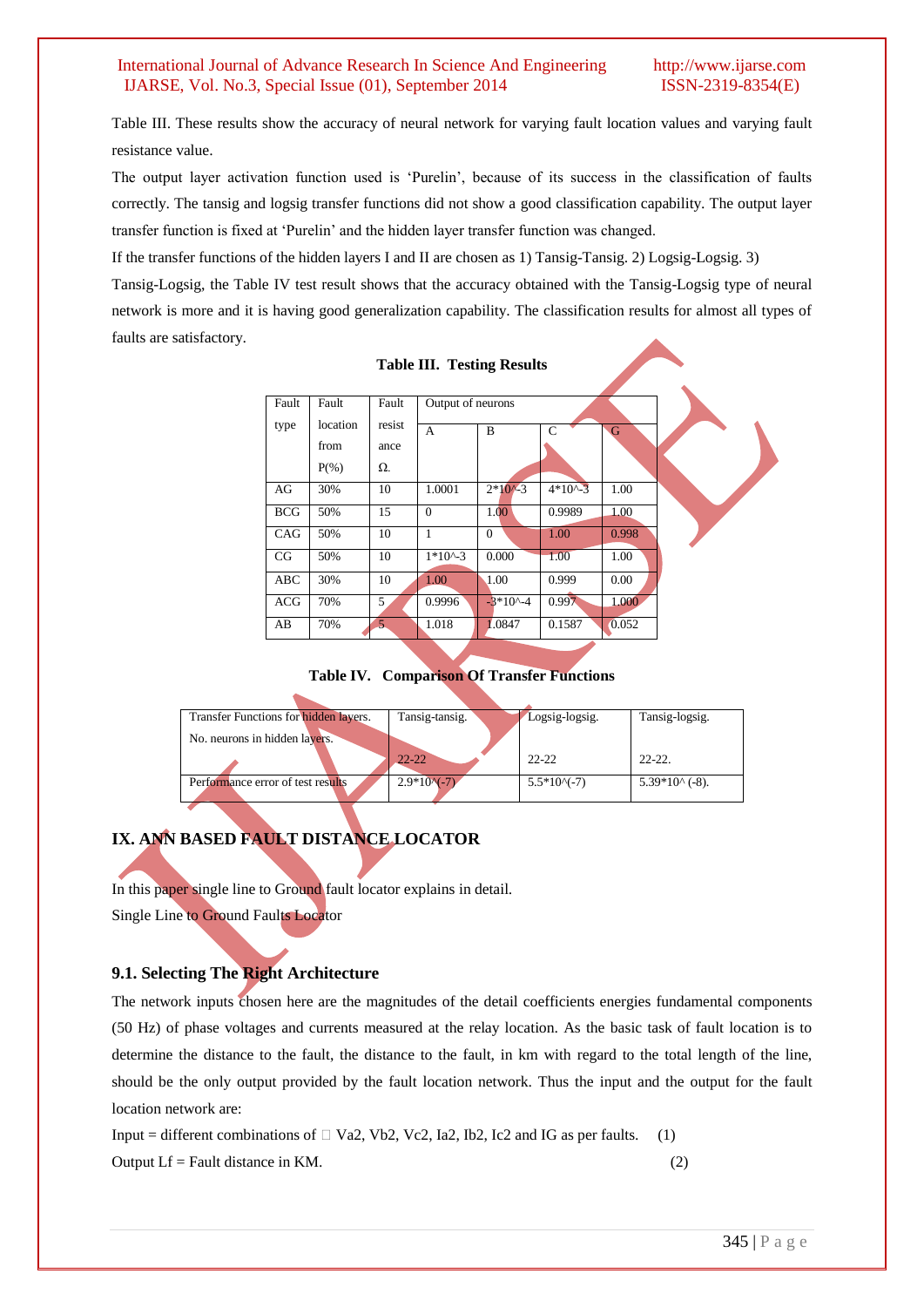For each type of fault separate neural network is prepared for finding out the fault location. Through a series of trial and error, and modifications of the ANN architecture, the best performance is achieved by using a four layer neural network with 3 inputs and 1 output as shown in Fig. 10. After analysing the various possible combinations of transfer functions normally used, such as logsig, tansig and linear functions, the tansig function was chosen as transfer function for the hidden layer, and pure linear function "purelin" in the output layer.



**Fig.10 Structure Of The Chosen Ann With Configuration For Lg Fault**

#### **9.2. Learning Rule Selection**

The back-propagation learning rule can be used to adjust the weights and biases of networks to minimize the sum-squared error of the network. The simple back-propagation method is slow because it requires small learning rates for stable learning, improvement techniques such as momentum and adaptive learning rate or an alternative method to gradient descent, Levenberg–Marquardt optimisation, can be used. Various techniques were applied to the different network architectures, and it was concluded that the most suitable training method for the architecture selected was based on the Levenberg–Marquardt (Trainlm) optimization technique. ١ Ĭ nt des

#### **9.3. Training Process**

Using SIMULINK & SIMPOWERSYSTEM toolbox of MATLAB all the ten types of fault at different fault locations between 0-100% of line length and different fault resistance have been simulated as shown below in Table V. Feed forward back-propagation network have been surveyed for the purpose of single line-ground fault location, mainly because of the availability of the sufficient relevant data for training. In order to train the neural network, several single phase faults have been simulated on transmission line model. For each of the three phases, faults have been simulated at every 10 km on a 90 km transmission line. Total of 648 cases have been simulated with different fault resistances  $1, 2, 3$  ohms respectively. In each of these cases, the current and voltage signals detail coefficients energies of only phase involving in the fault and ground phase current signals given as input to the neural network such as Ia2, Ib2, Ic2,Va2 ,Vb2, Vc2 and IG. The output of the neural network is the distance to the fault from the sending end of the transmission line. The ANN based fault distance locator was trained using Levenberg–Marquardt training algorithm using neural network toolbox of Matlab as shown in Fig. 11

|  | Table V. Training Patterns Generation |  |  |
|--|---------------------------------------|--|--|
|--|---------------------------------------|--|--|

| Sr. | Parameter  | Set value                               |  |  |
|-----|------------|-----------------------------------------|--|--|
| No. |            |                                         |  |  |
|     | Fault type | LG: AG-Ia2, Va2, IG<br>BG- Ib2, Vb2, IG |  |  |
|     |            | CG - Ic2, Vc2, IG                       |  |  |
|     |            | LL: AB- Ia2, Va2, Ib2, Vb2,             |  |  |
|     |            | LLG: ABG -Ia2, Va2, Ib2, Vb2, IG        |  |  |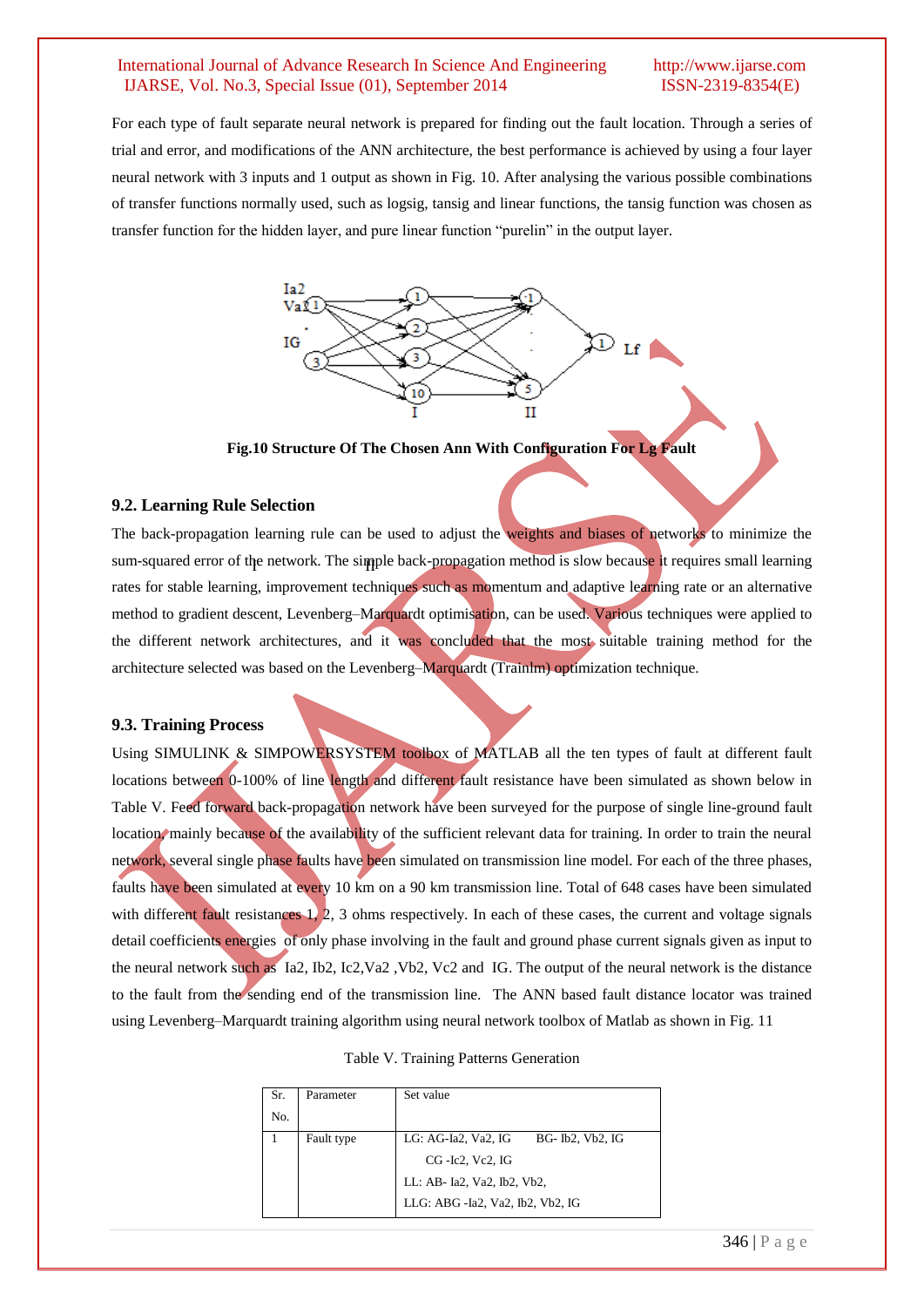|   |                       | LLL: ABC- Ia2, Va2, Ib2, Vb2, Ic2, Vc2      |
|---|-----------------------|---------------------------------------------|
|   |                       | LLLG:ABCG- Ia2, Va2, Ib2, Vb2, Ic2, Vc2, IG |
|   |                       |                                             |
|   | <b>Fault</b> location | 10, 20, 30, $\dots 80$ and 90 km            |
|   | $(Lf$ in $KM$ )       |                                             |
| 3 | Fault resistance      | $1, 2, 3$ ohm                               |
|   | (Rf)                  |                                             |

Once the network is trained sufficiently and suitably with large training data sets, the network gives the correct output after one cycle from the inception of fault.



**Fig. 11 Overview Of The Chosen Ann (3-10-5-1).**

Fig. 11 plots the mean square error as a function of time during the learning process and it can be seen that the achieved MSE is about 2.61.

# **9.4 Test Result Of Ann Based Fault Distance Locator**

Once training was completed, ANN based Fault distance locator was then extensively tested using independent data sets consisting of fault scenarios never used previously in training. For different faults of the validation/test data set, fault type, fault location, and fault resistance were changed to investigate the effects of these factors on the performance of the proposed algorithm. The network was tested and performance was validated by presenting all the ten types of fault cases with varying fault locations (Lf=0-90KM), fault resistances (Rf=1,2,3 etc) Table VI shows some of the test results of ANN based fault locator under different fault conditions. It can be seen that all results are correct with reasonable accuracy. At various locations different types of LG faults were tested to find out the maximum deviation of the estimated distance Lf measured from the relay location, from the actual fault location. Table VI. Percentage errors as a function of fault distance and fault resistance for the ANN chosen for single phase fault location.

|  | Table VI. Result |
|--|------------------|
|  |                  |

| <b>Fault Distance</b> |         | Measured            |              | Percentage Error |         |
|-----------------------|---------|---------------------|--------------|------------------|---------|
| (Km)                  |         | Fault Location (Km) |              | (% )             |         |
| $RF=1\Omega$          | $RF=4Q$ | $RF=1\Omega$        | $RF=4\Omega$ | $RF=1\Omega$     | $RF=4O$ |
|                       |         | 8.5                 |              | 0.55             | 1.1     |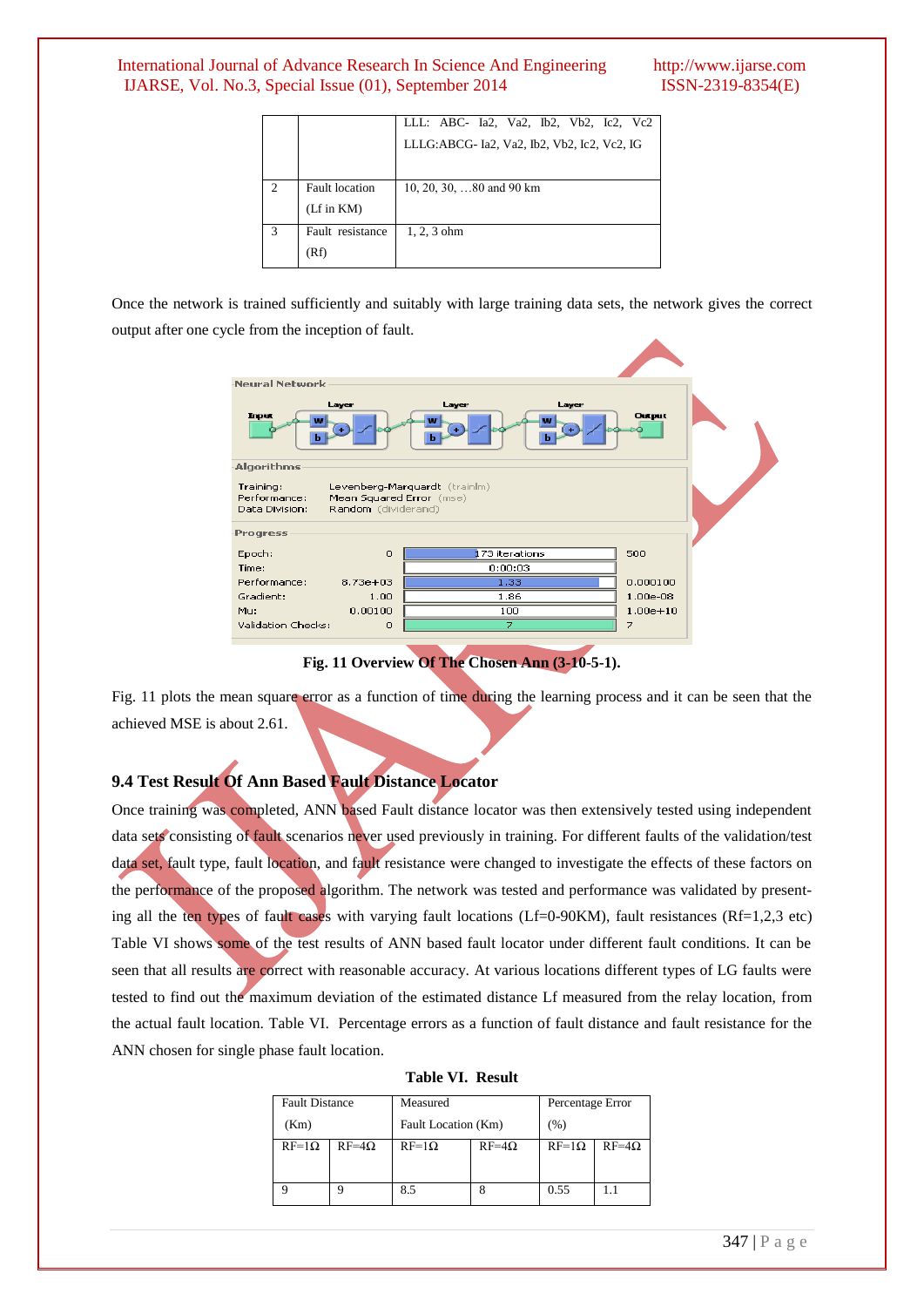| 18 | 18 | 16   | 15.5 | $\overline{2}$ | 2.7  |
|----|----|------|------|----------------|------|
| 54 | 54 | 52   | 51   | 2.22           | 3    |
| 63 | 63 | 62   | 60   | 1              | 3.33 |
| 72 | 72 | 70.5 | 71   | 1.6            | 1.6  |

Then the resulted estimated error "e" is expressed as a percentage of total line length L In all the fault cases, the results have shown that the errors in locating the fault are less than 0.55% to +3.33%.

Table VI can show the percentage errors in fault location as a function of Fault Distance and Fault resistance. Different cases are shown with different fault resistances. Thus, the neural network performance is considered satisfactory and can be used for the purpose of single line- ground fault location.

### **X. CONCLUSION**

In this paper accurate fault detection, classification and location technique is discussed. This technique depends upon the current and voltage signals. The features are extracted from the current and voltage signals by using wavelet transform. The feature vector is then given as input to the neural network. The capabilities of neural network in pattern classification were utilized. Simulation studies were performed and the performance of the scheme with different system parameters and conditions was investigated. The test result shows that the accuracy obtained for fault classification with the "tansig-logsig" transfer function for hidden layers I and II is satisfactory. For fault location after analysing the various possible combinations of transfer functions normally used, such as logsig, tansig and linear functions, the tansig function was chosen as transfer function for the hidden layer I and II, and pure linear function "Purelin" in the output layer gives satisfactory results.

### **REFERENCES**

- [1] K. Gayathri and N. Kumarapan, "Comparative Study of Fault Identification and Classification on EHV Lines Using Discrete Wavelet Transform and Fourier Transform Based ANN", World Academy of Science, Engineering and Technology, pp.822-831.2008.
- [2] D. V. Coury, D. C. Jorge, "Artificial Neural Network Approach To Distance Protection Of Transmission Lines." IEEE Transactions on Power Delivery, Vol. 13, No. 1, January 1998.
- [3] H. Khorashadi-Zadeh, M. R. Aghaebrahimi, "A Novel Approach to Fault Classification and Fault Location for Medium Voltage Cables Based on Artificial Neural Network", World Academy of Science, Engineering and Technology, pp.1100-1103.2008.
- [4] V. S. Kale, S. R. Bhide, P. P. Bedekar, "Faulted Phase Selection on Double circuit Transmission Line using Wavelet Transform and Neural Network", Third International Conference On Power Systems, Kharagpur, INDIA, December 27-29.